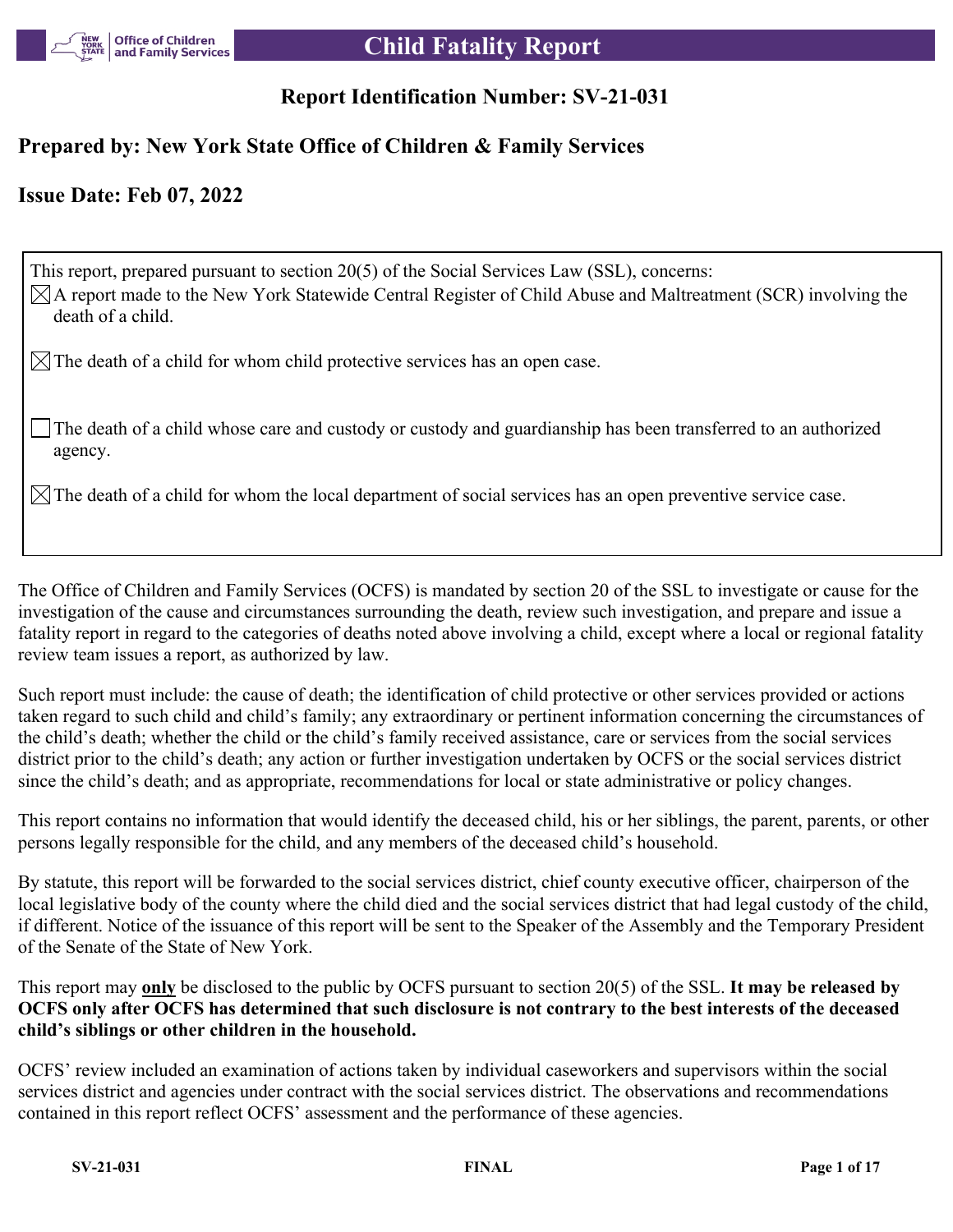

# **Abbreviations**

| <b>Relationships</b>                                 |                                                                       |                                       |  |  |  |  |
|------------------------------------------------------|-----------------------------------------------------------------------|---------------------------------------|--|--|--|--|
| <b>BM-Biological Mother</b>                          | <b>SM-Subject Mother</b>                                              | SC-Subject Child                      |  |  |  |  |
| <b>BF-Biological Father</b>                          | SF-Subject Father                                                     | OC-Other Child                        |  |  |  |  |
| MGM-Maternal Grand Mother                            | <b>MGF-Maternal Grand Father</b>                                      | FF-Foster Father                      |  |  |  |  |
| PGM-Paternal Grand Mother                            | PGF-Paternal Grand Father                                             | DCP-Day Care Provider                 |  |  |  |  |
| MGGM-Maternal Great Grand Mother                     | MGGF-Maternal Great Grand Father                                      | PGGF-Paternal Great Grand Father      |  |  |  |  |
| PGGM-Paternal Great Grand Mother                     | MA/MU-Maternal Aunt/Maternal Uncle PA/PU-Paternal Aunt/Paternal Uncle |                                       |  |  |  |  |
| <b>FM-Foster Mother</b>                              | <b>SS-Surviving Sibling</b>                                           | <b>PS-Parent Sub</b>                  |  |  |  |  |
| CH/CHN-Child/Children                                | <b>OA-Other Adult</b>                                                 |                                       |  |  |  |  |
|                                                      | Contacts                                                              |                                       |  |  |  |  |
| <b>LE-Law Enforcement</b>                            | <b>CW-Case Worker</b>                                                 | CP-Case Planner                       |  |  |  |  |
| Dr.-Doctor                                           | ME-Medical Examiner                                                   | <b>EMS-Emergency Medical Services</b> |  |  |  |  |
| DC-Day Care                                          | FD-Fire Department                                                    | <b>BM-Biological Mother</b>           |  |  |  |  |
| <b>CPS-Child Protective Services</b>                 |                                                                       |                                       |  |  |  |  |
|                                                      | <b>Allegations</b>                                                    |                                       |  |  |  |  |
| <b>FX-Fractures</b>                                  | <b>II-Internal Injuries</b>                                           | L/B/W-Lacerations/Bruises/Welts       |  |  |  |  |
| S/D/S-Swelling/Dislocation/Sprains                   | C/T/S-Choking/Twisting/Shaking                                        | B/S-Burns/Scalding                    |  |  |  |  |
| P/Nx-Poisoning/ Noxious Substance                    | <b>XCP-Excessive Corporal Punishment</b>                              | PD/AM-Parent's Drug Alcohol Misuse    |  |  |  |  |
| CD/A-Child's Drug/Alcohol Use                        | <b>LMC-Lack of Medical Care</b>                                       | <b>EdN-Educational Neglect</b>        |  |  |  |  |
| <b>EN-Emotional Neglect</b>                          | <b>SA-Sexual Abuse</b>                                                | M/FTTH-Malnutrition/Failure-to-thrive |  |  |  |  |
| IF/C/S-Inadequate Food/ Clothing/<br>Shelter         | <b>IG-Inadequate Guardianship</b>                                     | LS-Lack of Supervision                |  |  |  |  |
| Ab-Abandonment                                       | OTH/COI-Other                                                         |                                       |  |  |  |  |
|                                                      | <b>Miscellaneous</b>                                                  |                                       |  |  |  |  |
| <b>IND-Indicated</b>                                 | UNF-Unfounded                                                         | SO-Sexual Offender                    |  |  |  |  |
| Sub-Substantiated                                    | Unsub-Unsubstantiated                                                 | <b>DV-Domestic Violence</b>           |  |  |  |  |
| LDSS-Local Department of Social                      | <b>ACS-Administration for Children's</b>                              | NYPD-New York City Police             |  |  |  |  |
| Service                                              | Services                                                              | Department                            |  |  |  |  |
| PPRS-Purchased Preventive<br>Rehabilitative Services | TANF-Temporary Assistance to Needy<br>Families                        | FC-Foster Care                        |  |  |  |  |
| MH-Mental Health                                     | <b>ER-Emergency Room</b>                                              | <b>COS-Court Ordered Services</b>     |  |  |  |  |
| <b>OP-Order of Protection</b>                        | <b>RAP-Risk Assessment Profile</b>                                    | FASP-Family Assessment Plan           |  |  |  |  |
| <b>FAR-Family Assessment Response</b>                | Hx-History                                                            | Tx-Treatment                          |  |  |  |  |
| <b>CAC-Child Advocacy Center</b>                     | PIP-Program Improvement Plan                                          | yo-year(s) old                        |  |  |  |  |
| <b>CPR-Cardiopulmonary Resuscitation</b>             | ASTO-Allowing Sex Abuse to Occur                                      |                                       |  |  |  |  |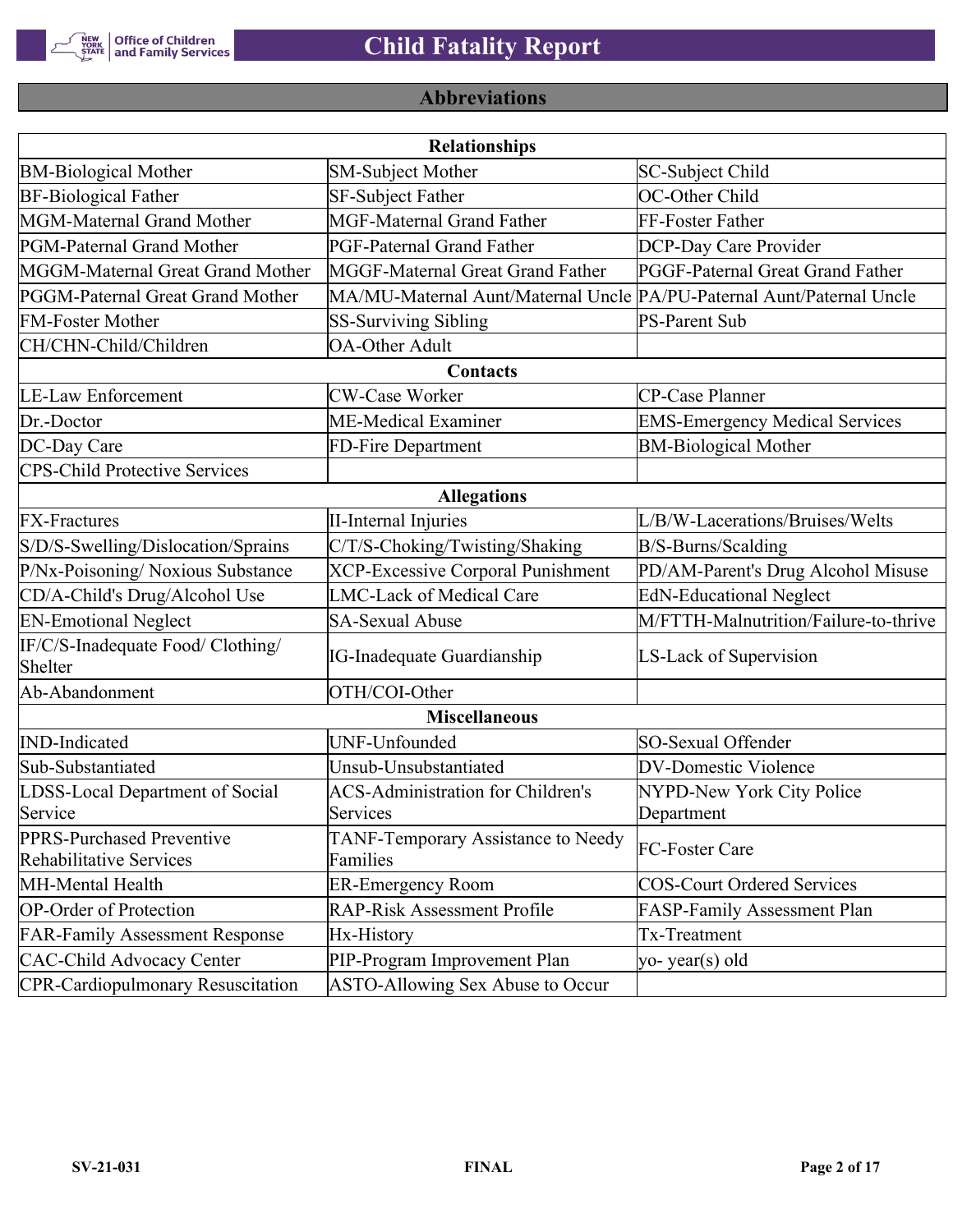## **Case Information**

**Report Type:** Child Deceased **Jurisdiction:** Westchester **Date of Death:** 08/18/2021

**Age:** 1 month(s) **Gender:** Male **Initial Date OCFS Notified:** 08/18/2021

#### **Presenting Information**

An SCR report alleged on 8/18/21, the parents did not provide the 1-month-old child with a minimum degree of care by having the child sleep on their bed with them. Around 4:00 AM, the mother fed the child a bottle and then laid the child down to sleep in between the parents. The mother woke up around 8:20 AM and found a blanket covering the child's face, obstructing his ability to breathe. The mother pulled the blanket off the child and the child was unresponsive and not breathing. The child appeared gray in color. The mother gave the child rescue breaths. The father called 911 at 8:29 AM. First responders arrived to the home and the child was transported to the hospital. The child was not able to be revived and was pronounced deceased at 8:59 AM. The 4-year-old sibling and the sibling's father had unknown roles.

#### **Executive Summary**

This fatality report concerns the death of the 1-month-old male subject child that occurred on 8/18/21. A report was made to the SCR on the same day regarding concerns the parents were bedsharing with the child when the child was discovered unresponsive and not breathing. At the time of his death, the child resided with his mother and 4-year-old sibling. The child's father did not reside with the child; however, he was present at the time of the fatal incident. The sibling was assessed to be safe in the care of his mother and grandmother. At the time of the child's passing, the family was receiving preventive services as the mother had a history of using marijuana and not properly supervising the sibling and another child in her care. Additionally, the sibling received services through Early Intervention.

Westchester County Department of Social Services (WCDSS) investigated the death through a multi-disciplinary team approach. The mother and father had extensive CPS histories with WCDSS, including each parent having a child removed from their care and adopted. Law enforcement closed their investigation without criminal charges. An autopsy was performed, and the cause of death was "asphyxia (suffocation) of a 7-week-old infant due to unsafe sleep in adult bed with mother and father on pillow with blanket over his face". The manner of death was an accident.

Around 4:00 AM on the day of the child's death, the child was fed and placed on top of a pillow that was on top of the bed. The child was covered with a blanket and both parents slept on the bed as well. The mother awoke and found the child unresponsive and not breathing. The mother performed CPR and 911 was called. First responders arrived at the home, took over resuscitation efforts and the child was transported to the hospital where he was pronounced deceased.

WCDSS conducted home visits and assessed the safety of the sibling throughout the investigation. The case was initiated timely, home visits were conducted, and the subject child's parents were interviewed. Collateral contacts were made and included gathering information from the medical examiner, the grandmother and the pediatrician. The case record did not reflect WCDSS spoke with father of the sibling. The required reports and Safety Assessments were completed timely; however, the Safety Assessments were completed inaccurately. The progress notes were entered contemporaneously to their event dates.

The allegations of Inadequate Guardianship and DOA/Fatality against the parents regarding the child were substantiated. The investigation revealed the parents did not provide the child with a minimum degree of care as they placed him in an unsafe sleeping environment with aggravating factors as the adults co-slept with the child while the child was on top of a pillow and had a blanket covering him. The mother was engaged in counseling at the time the investigation was determined, and the Preventive Services Case remained open.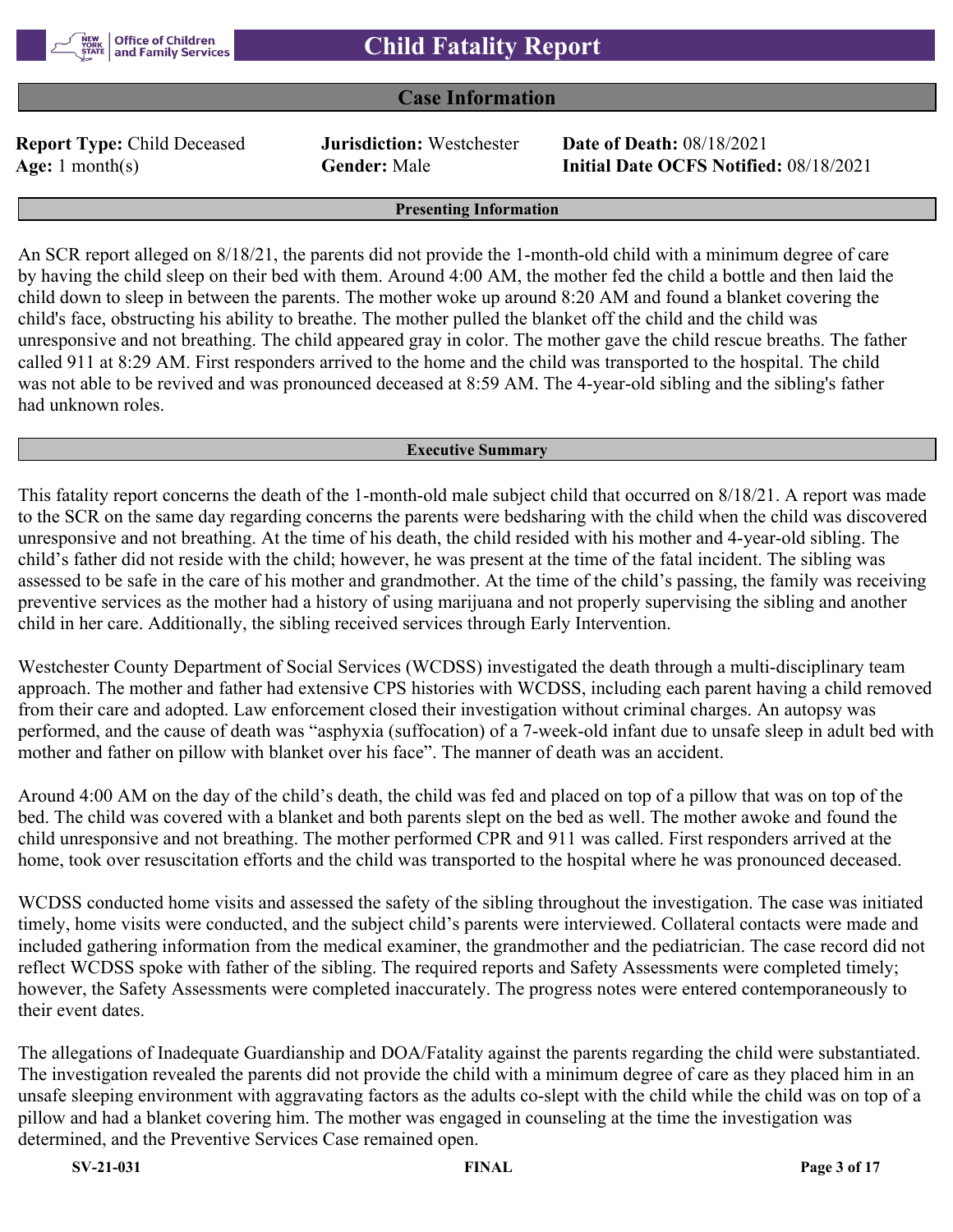

## **PIP Requirement**

WCDSS will submit a PIP to the Westchester Regional Office within 30 days of the receipt of this report. The PIP will identify action(s) the WCDSS has taken, or will take, to address the cited issue(s). For issues where a PIP is currently implemented, WCDSS will review the plan and revise as needed to address ongoing concerns.

**Findings Related to the CPS Investigation of the Fatality**

**Safety Assessment:**

 **Was sufficient information gathered to make the decision recorded on the:**

| <b>Approved Initial Safety Assessment?</b><br>$\circ$                                                                                                                    | Yes                                                                          |
|--------------------------------------------------------------------------------------------------------------------------------------------------------------------------|------------------------------------------------------------------------------|
| Safety assessment due at the time of determination?<br>$\circ$                                                                                                           | Yes                                                                          |
| Was the safety decision on the approved Initial Safety Assessment<br>$\bullet$<br>appropriate?                                                                           | N <sub>o</sub>                                                               |
| Determination:                                                                                                                                                           |                                                                              |
| Was sufficient information gathered to make determination(s) for all<br>$\bullet$<br>allegations as well as any others identified in the course of the<br>investigation? | Yes, sufficient information was<br>gathered to determine all<br>allegations. |
| Was the determination made by the district to unfound or indicate<br>$\bullet$<br>appropriate?                                                                           | Yes                                                                          |
| Explain:                                                                                                                                                                 |                                                                              |

The decision to close the investigation was timely and appropriate and the Preventive Services Case remained open. The Safety Assessments were completed with regard to risk and contained contradictory information as the safety factor regarding parent drug misuse was chosen but noted marijuana use did not impact the parents' ability to care for the sibling.

| Was the decision to close the case appropriate?                                     | N/A                                    |
|-------------------------------------------------------------------------------------|----------------------------------------|
| Was casework activity commensurate with appropriate and relevant statutory $\rm No$ |                                        |
| or regulatory requirements?                                                         |                                        |
| Was there sufficient documentation of supervisory consultation?                     | Yes, the case record has detail of the |
|                                                                                     | consultation.                          |

## **Explain:**

Casework activity was not commensurate with case circumstances as the father of the sibling was not interviewed, and records regarding the death were not obtained from relevant first responders present on the day of the child's death. The Safety Assessments and Risk Assessment Profile were completed inaccurately and did not accurately reflect case circumstances.

**Required Actions Related to the Fatality**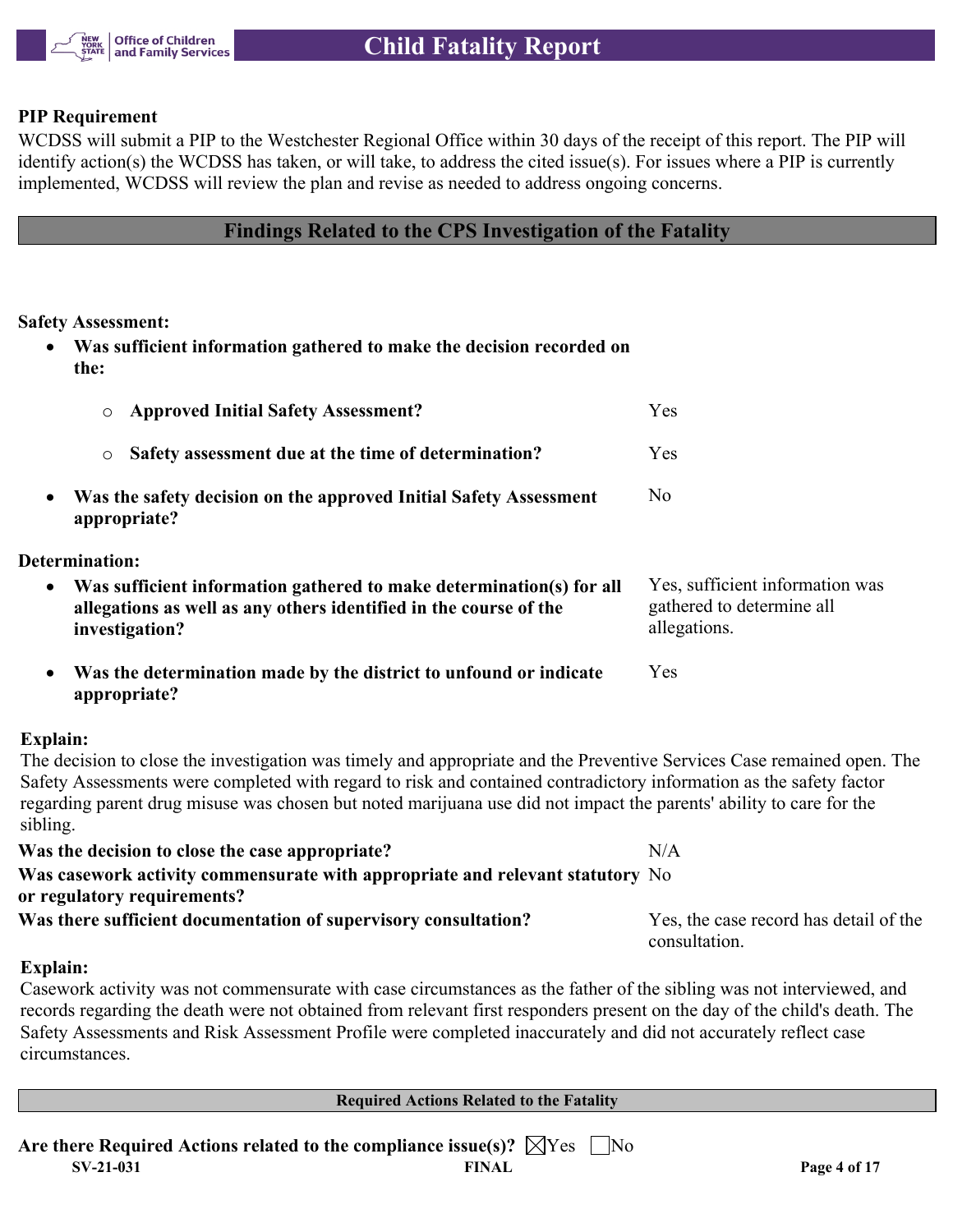Office of Children<br>| and Family Services NEW<br>YORK<br>STATE

 **Child Fatality Report**

| Issue:                  | Contact/Information From Reporting/Collateral Source                                                                                                                                                                                                                                                                                                                                     |
|-------------------------|------------------------------------------------------------------------------------------------------------------------------------------------------------------------------------------------------------------------------------------------------------------------------------------------------------------------------------------------------------------------------------------|
| Summary:                | The record did not reflect attempts to interview the sibling's father. The record did not reflect<br>attempts to gather information from all individuals present on the day of the child's death including<br>first responders and hospital staff.                                                                                                                                       |
| Legal Reference:        | 18 NYCRR 432.2(b)(3)(ii)(b)                                                                                                                                                                                                                                                                                                                                                              |
| Action:                 | WCDSS will contact, or make diligent efforts to contact, the source of all SCR reports so as to verify<br>adequacy of report and possibly glean additional information. WCDSS will make efforts to make<br>contact with a child's parents or guardians and other collaterals who may have relevant information<br>regarding safety and risk and document efforts that were unsuccessful. |
|                         |                                                                                                                                                                                                                                                                                                                                                                                          |
| Issue:                  | Adequacy of Documentation of Safety Assessments                                                                                                                                                                                                                                                                                                                                          |
| Summary:                | The safety factor of drug misuse was selected, but it was noted that the drug misuse did not impact<br>the SS. The safety factor regarding the parents' unwillingness/inability to care for the SS was chosen,<br>yet the case notes did not reflect such.                                                                                                                               |
| <b>Legal Reference:</b> | $18$ NYCRR432.2(b)(3)(ii)(c)&(iii)(b)                                                                                                                                                                                                                                                                                                                                                    |
| Action:                 | The results of each Safety Assessment must be accurately documented in the case record to reflect<br>case circumstances regarding safety.                                                                                                                                                                                                                                                |

# **Fatality-Related Information and Investigative Activities**

| <b>Incident Information</b>                              |                                                                        |                         |                            |  |
|----------------------------------------------------------|------------------------------------------------------------------------|-------------------------|----------------------------|--|
| <b>Date of Death: 08/18/2021</b>                         |                                                                        | Time of Death: 08:56 AM |                            |  |
| Time of fatal incident, if different than time of death: |                                                                        |                         | Unknown                    |  |
| County where fatality incident occurred:                 |                                                                        |                         | Westchester                |  |
| Was 911 or local emergency number called?                |                                                                        |                         | Yes                        |  |
| <b>Time of Call:</b>                                     |                                                                        |                         | 08:29 AM                   |  |
| Did EMS respond to the scene?                            |                                                                        |                         | Yes                        |  |
|                                                          | At time of incident leading to death, had child used alcohol or drugs? |                         | N/A                        |  |
| Child's activity at time of incident:                    |                                                                        |                         |                            |  |
| $\boxtimes$ Sleeping                                     | Working                                                                |                         | Driving / Vehicle occupant |  |
| Playing                                                  | Eating                                                                 | Unknown                 |                            |  |
| Other                                                    |                                                                        |                         |                            |  |
|                                                          | Did child have supervision at time of incident leading to death? Yes   |                         |                            |  |
|                                                          | How long before incident was the child last seen by caretaker? 4 Hours |                         |                            |  |
|                                                          | At time of incident was supervisor impaired? Not impaired.             |                         |                            |  |
| At time of incident supervisor was:                      |                                                                        |                         |                            |  |
| Distracted                                               |                                                                        | Absent                  |                            |  |
| $\boxtimes$ Asleep                                       |                                                                        | Other:                  |                            |  |
| Total number of deaths at incident event:                |                                                                        |                         |                            |  |
| SV-21-031                                                | <b>FINAL</b>                                                           |                         | Page 5 of 17               |  |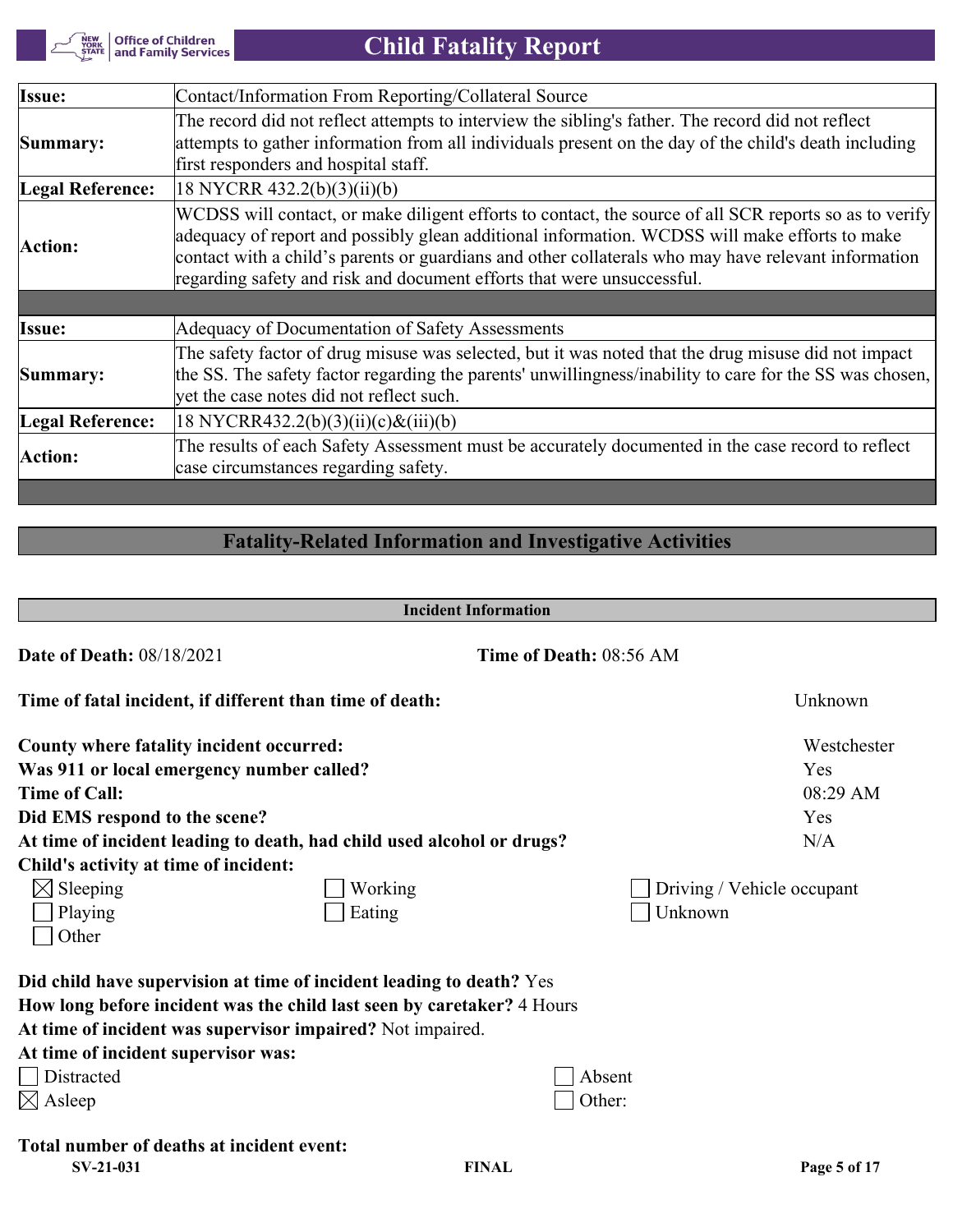

## **Children ages 0-18:** 1 **Adults:** 0

| <b>Household</b>           | Relationship                   | Role                | Gender | Age                   |
|----------------------------|--------------------------------|---------------------|--------|-----------------------|
| Deceased Child's Household | Deceased Child                 | Alleged Victim      | Male   | $\ln \text{Month(s)}$ |
| Deceased Child's Household | Mother                         | Alleged Perpetrator | Female | $30$ Year(s)          |
| Deceased Child's Household | Sibling                        | No Role             | Male   | $ 4 \text{ Year}(s) $ |
| Other Household 1          | Other Adult - Sibling's Father | No Role             | Male   | $32$ Year(s)          |
| Other Household 2          | Father                         | Alleged Perpetrator | Male   | $25$ Year(s)          |

**Household Composition at time of Fatality**

#### **LDSS Response**

On 8/18/21, WCDSS received the report from the SCR and immediately initiated the investigation by attempting to contact law enforcement and the source of the report. The district attorney and medical examiner's offices were made aware of the death, and a CPS history check was documented. The safety of the sibling was assessed within the first 24 hours of the investigation.

The parents were contacted but were unable to be interviewed by WCDSS immediately following the death as they needed time to grieve. The sibling was assessed to be safe in the care of the maternal grandmother following the death. The grandmother did not have information regarding the death. The sibling was not interviewed as he had limited speech.

On 8/24/21, the mother was interviewed. The mother put the child down to sleep between 3:00 AM – 4:00 AM. The child was placed on top of a pillow on the adult bed and had a plush blanket around his lower half. The mother took a shower and then got in bed and laid in between the father and the child. Around 8:00 AM, the mother woke up to find the child under the blanket and not moving. It was common for the child to pull the blanket over his head. The mother called 911 and began CPR while the father got the sibling ready to go to the hospital. The mother waited outside for first responders and flagged down a police officer. First responders took over resuscitation efforts and transported the child to the hospital where he was pronounced deceased. The father did not have additional information regarding the death. Both parents stated they believed the child was in a safe sleeping environment as the bed was large enough for both adults and the child to sleep.

Collateral information was gathered from the medical examiner and pediatrician. The medical examiner deemed the death was a result of the unsafe sleep environment. The medical examiner's report stated EMS responded to the family's home to find the child without a heartbeat, performed CPR and transported the child to the hospital. The pediatrician had no concerns for the care of the children. Although law enforcement was involved in the investigation, the record did not reflect the responding officers were interviewed. Additionally, the record did not reflect information was gathered from first responders including the fire department, EMS or emergency department staff.

WCDSS appropriately offered the parents Victim Assistance Services referrals, mental health and bereavement counseling and continued to provide preventive services to mother and sibling. The parents were referred to CASAC as they had a history of marijuana misuse; however, they were not engaged in CASAC services as the time the investigation was determined.

**Official Manner and Cause of Death**

## **Official Manner:** Accident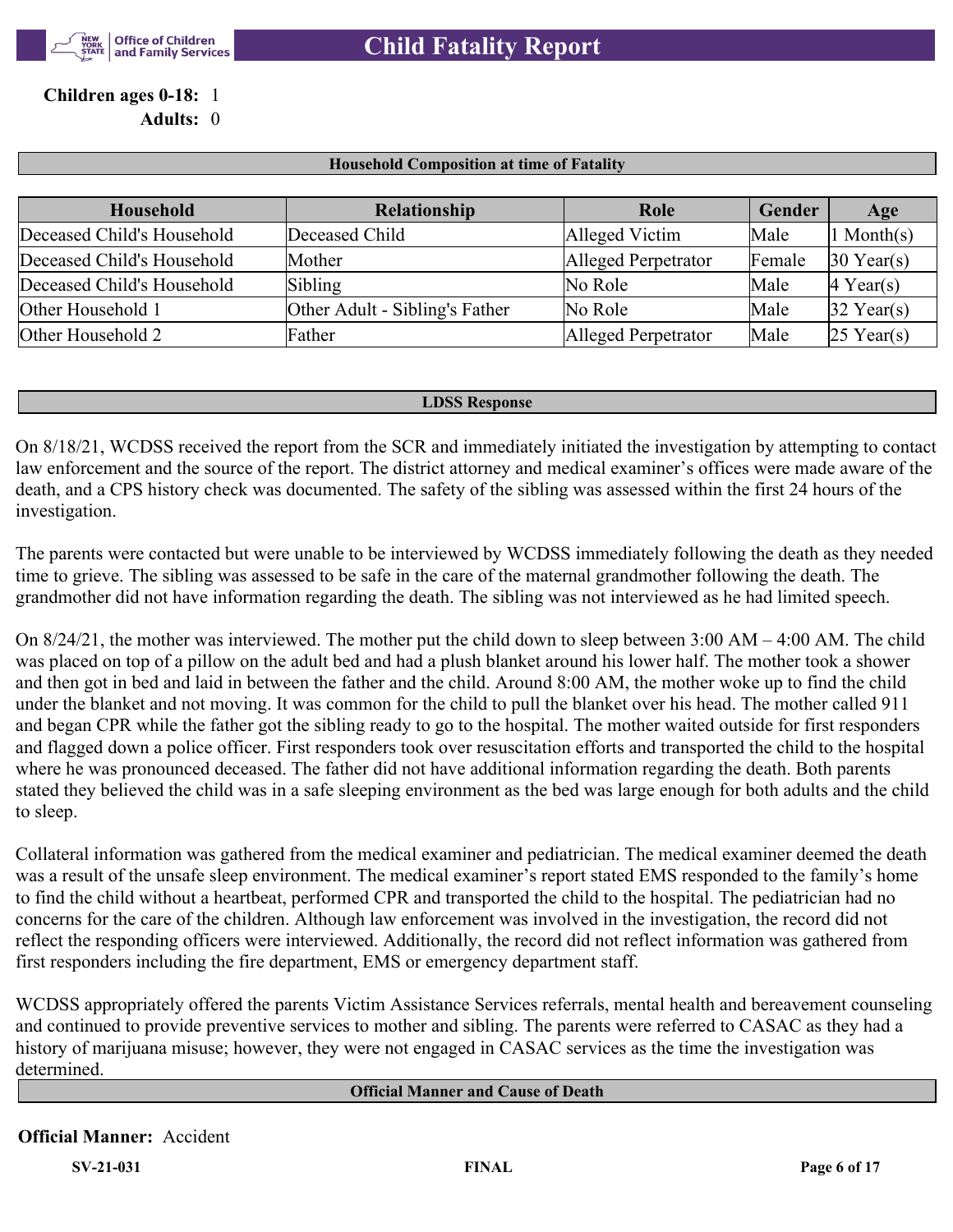

# **Child Fatality Report**

## **Primary Cause of Death:** From an injury - external cause **Person Declaring Official Manner and Cause of Death:** Medical Examiner

#### **Multidisciplinary Investigation/Review**

## **Was the fatality investigation conducted by a Multidisciplinary Team (MDT)?**Yes

# **Was the fatality referred to an OCFS approved Child Fatality Review Team?**Yes

**Comments:** The death was referred to an OCFS approved Child Fatality Review Team.

#### **SCR Fatality Report Summary**

| <b>Alleged Victim(s)</b>                              | <b>Alleged Perpetrator(s)</b>             | Allegation(s)              | <b>Allegation</b><br><b>Outcome</b> |
|-------------------------------------------------------|-------------------------------------------|----------------------------|-------------------------------------|
| 059181 - Deceased Child, Male, 1<br>$\text{Month}(s)$ | $ 059183$ - Mother, Female, 30<br>Year(s) | DOA / Fatality             | Substantiated                       |
| 059181 - Deceased Child, Male, 1<br>$\text{Month}(s)$ | 059183 - Mother, Female, 30<br>Year(s)    | Inadequate<br>Guardianship | Substantiated                       |
| 059181 - Deceased Child, Male, 1<br>$\text{Month}(s)$ | $ 059326$ - Father, Male, 25 Year(s)      | DOA / Fatality             | Substantiated                       |
| 059181 - Deceased Child, Male, 1<br>$\text{Month}(s)$ | $ 059326$ - Father, Male, 25 Year(s)      | Inadequate<br>Guardianship | Substantiated                       |

**CPS Fatality Casework/Investigative Activities**

|                                                                                                                                                                           | <b>Yes</b>  | N <sub>0</sub> | N/A      | <b>Unable to</b><br><b>Determine</b> |
|---------------------------------------------------------------------------------------------------------------------------------------------------------------------------|-------------|----------------|----------|--------------------------------------|
| All children observed?                                                                                                                                                    | $\boxtimes$ |                |          |                                      |
| When appropriate, children were interviewed?                                                                                                                              |             |                | $\times$ |                                      |
| Alleged subject(s) interviewed face-to-face?                                                                                                                              | $\boxtimes$ |                |          |                                      |
| All 'other persons named' interviewed face-to-face?                                                                                                                       |             | $\times$       |          |                                      |
| Contact with source?                                                                                                                                                      |             | $\boxtimes$    |          |                                      |
| All appropriate Collaterals contacted?                                                                                                                                    |             | $\boxtimes$    |          |                                      |
| <b>First Responders</b>                                                                                                                                                   |             | $\boxtimes$    |          |                                      |
| <b>Emergency Room Personnel</b>                                                                                                                                           |             | $\boxtimes$    |          |                                      |
| Other                                                                                                                                                                     |             | $\times$       |          |                                      |
| Was a death-scene investigation performed?                                                                                                                                | $\boxtimes$ |                |          |                                      |
| Was there discussion with all parties (youth, other household members,<br>and staff) who were present that day (if nonverbal, observation and<br>comments in case notes)? | $\boxtimes$ |                |          |                                      |
| Coordination of investigation with law enforcement?                                                                                                                       | $\times$    |                |          |                                      |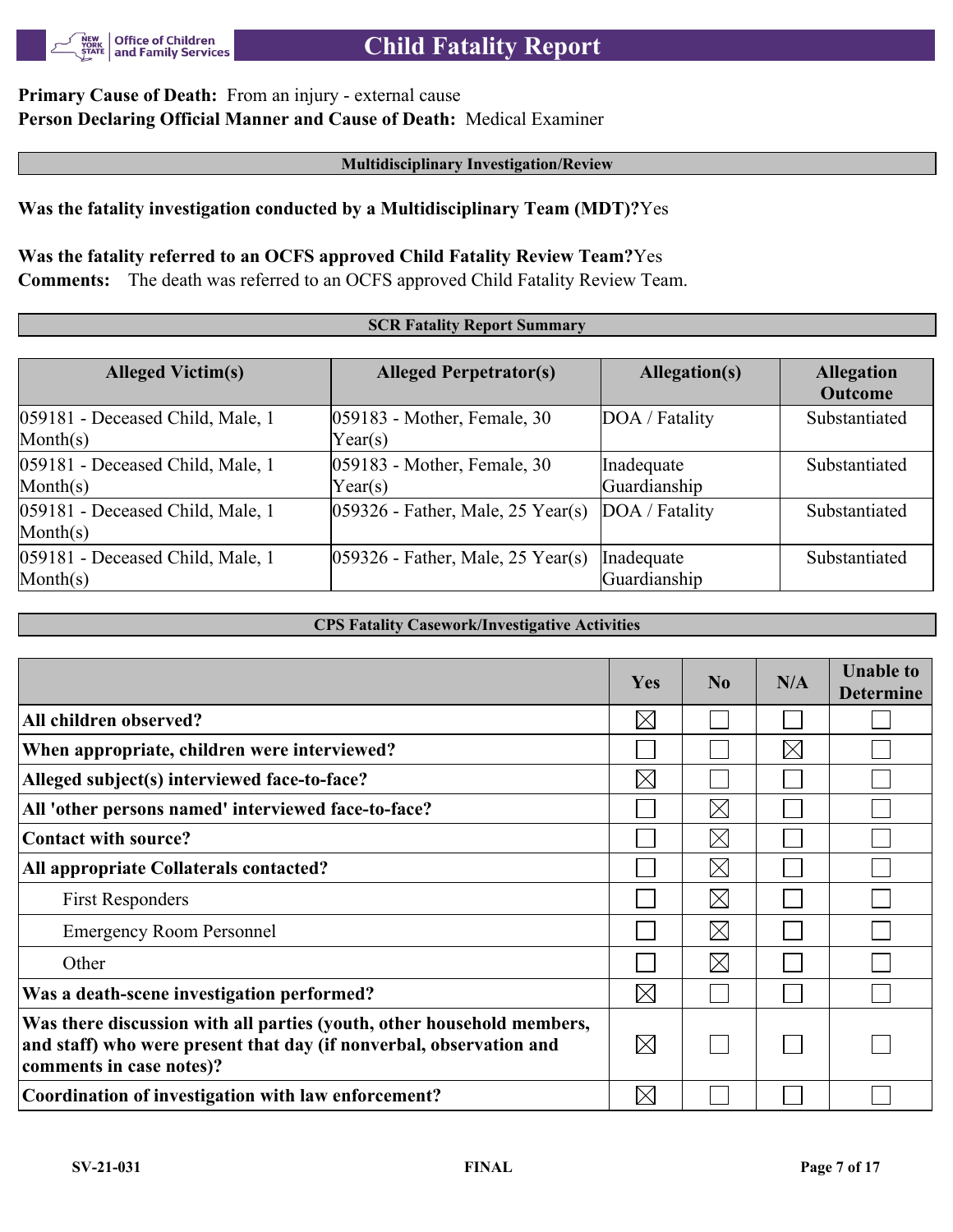

| Was there timely entry of progress notes and other required<br> documentation? |  |  |
|--------------------------------------------------------------------------------|--|--|
| .                                                                              |  |  |

## **Additional information:**

The record did not reflect an attempt to contact the sibling's father. Conversations with all individuals present on the day of the death, including first responders and hospital staff, were not noted.

| <b>Fatality Safety Assessment Activities</b>                                                                                                    |             |                |     |                                      |
|-------------------------------------------------------------------------------------------------------------------------------------------------|-------------|----------------|-----|--------------------------------------|
|                                                                                                                                                 |             |                |     |                                      |
|                                                                                                                                                 | <b>Yes</b>  | N <sub>0</sub> | N/A | <b>Unable to</b><br><b>Determine</b> |
| Were there any surviving siblings or other children in the household?                                                                           | $\boxtimes$ |                |     |                                      |
| Was there an adequate assessment of impending or immediate danger to surviving siblings/other children in the<br>household named in the report: |             |                |     |                                      |
| Within 24 hours?                                                                                                                                | $\times$    |                |     |                                      |
| At 7 days?                                                                                                                                      | $\boxtimes$ |                |     |                                      |
| At $30$ days?                                                                                                                                   | $\times$    |                |     |                                      |
| Was there an approved Initial Safety Assessment for all surviving<br>siblings/ other children in the household within 24 hours?                 | $\boxtimes$ |                |     |                                      |
| Are there any safety issues that need to be referred back to the local<br>district?                                                             |             | $\boxtimes$    |     |                                      |
| When safety factors were present that placed the surviving siblings/other                                                                       |             |                |     |                                      |

| When safety factors were present that placed the surviving siblings/other |  |             |  |
|---------------------------------------------------------------------------|--|-------------|--|
| children in the household in impending or immediate danger of serious     |  | $\boxtimes$ |  |
| harm, were the safety interventions, including parent/caretaker actions   |  |             |  |
| adequate?                                                                 |  |             |  |

## **Fatality Risk Assessment / Risk Assessment Profile**

|                                                                                                                                                             | Yes         | N <sub>0</sub> | N/A | <b>Unable to</b><br><b>Determine</b> |
|-------------------------------------------------------------------------------------------------------------------------------------------------------------|-------------|----------------|-----|--------------------------------------|
| Was the risk assessment/RAP adequate in this case?                                                                                                          |             | $\times$       |     |                                      |
| During the course of the investigation, was sufficient information<br>gathered to assess risk to all surviving siblings/other children in the<br>household? |             |                |     |                                      |
| Was there an adequate assessment of the family's need for services?                                                                                         | $\boxtimes$ |                |     |                                      |
| Did the protective factors in this case require the LDSS to file a petition<br>in Family Court at any time during or after the investigation?               |             | IХ             |     |                                      |
| Were appropriate/needed services offered in this case                                                                                                       | $\times$    |                |     |                                      |

#### **Explain:**

The RAP noted the child did not die as a result of abuse or maltreatment; however, WCDSS substantiated the allegation of DOA/Fatality.

**Placement Activities in Response to the Fatality Investigation**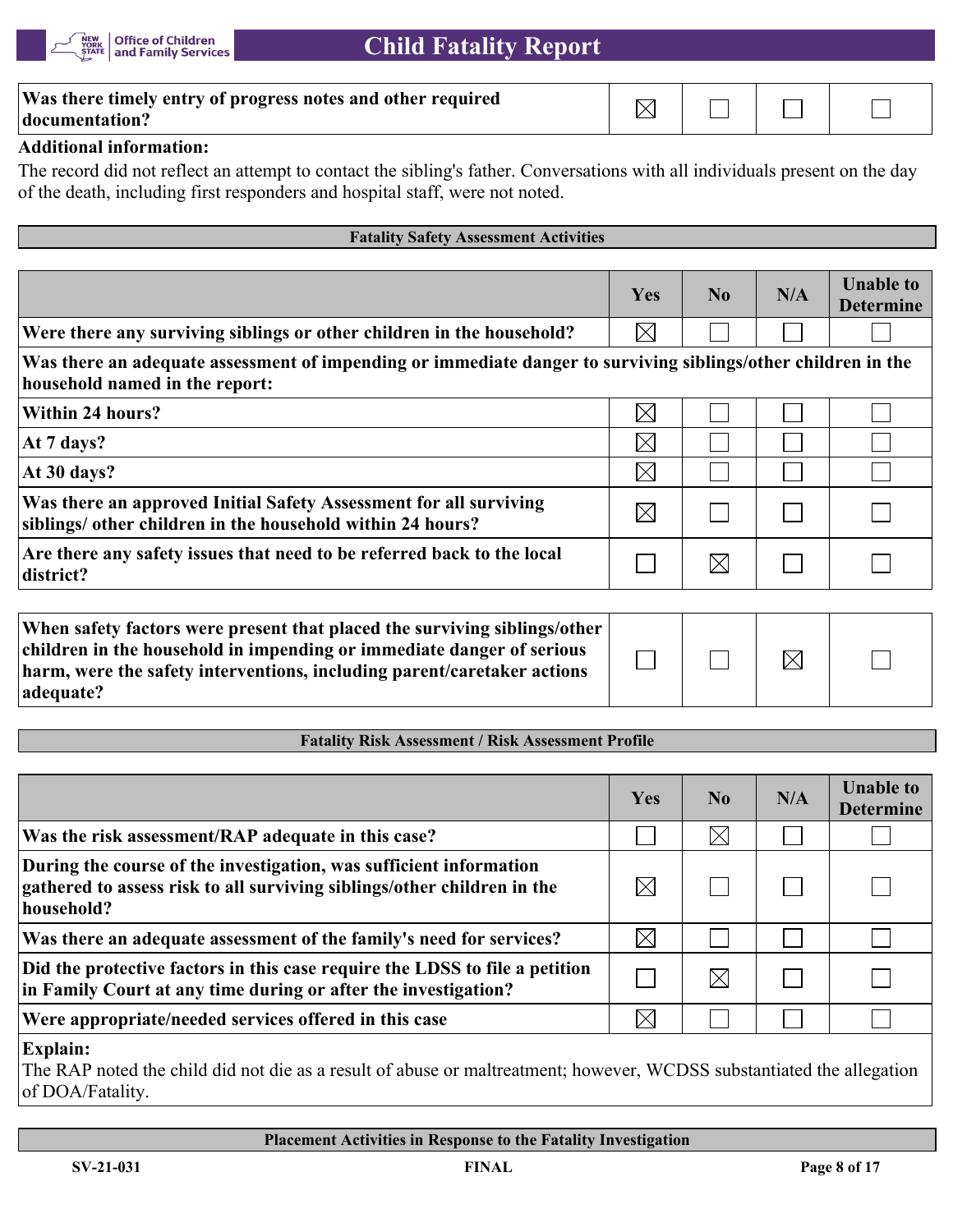

|                                                                                                                                                                                                       | Yes | N <sub>0</sub> | N/A | <b>Unable to</b><br><b>Determine</b> |
|-------------------------------------------------------------------------------------------------------------------------------------------------------------------------------------------------------|-----|----------------|-----|--------------------------------------|
| Did the safety factors in the case show the need for the surviving<br>siblings/other children in the household be removed or placed in foster<br>care at any time during this fatality investigation? |     |                |     |                                      |
| Were there surviving children in the household that were removed either<br>as a result of this fatality report / investigation or for reasons unrelated<br>to this fatality?                          |     |                |     |                                      |
| <b>Explain as necessary:</b><br>The surviving sibling did not need to be removed as a result of the fatality investigation.                                                                           |     |                |     |                                      |

**Legal Activity Related to the Fatality**

**Was there legal activity as a result of the fatality investigation?** There was no legal activity.

## **Services Provided to the Family in Response to the Fatality**

| <b>Services</b>                      | <b>Provided</b><br><b>After</b><br><b>Death</b> | Offered,<br>but<br><b>Refused</b> | Offered,<br><b>Unknown</b><br>if Used | <b>Not</b><br><b>Offered</b> | <b>Needed</b><br>but<br><b>Unavailable</b> | N/A         | <b>CDR</b><br><b>Lead to</b><br>Referral |
|--------------------------------------|-------------------------------------------------|-----------------------------------|---------------------------------------|------------------------------|--------------------------------------------|-------------|------------------------------------------|
| <b>Bereavement counseling</b>        | $\boxtimes$                                     |                                   |                                       |                              |                                            |             |                                          |
| <b>Economic support</b>              |                                                 |                                   |                                       |                              |                                            | $\boxtimes$ |                                          |
| <b>Funeral arrangements</b>          |                                                 |                                   |                                       | $\times$                     |                                            |             |                                          |
| <b>Housing assistance</b>            |                                                 |                                   |                                       |                              |                                            | $\boxtimes$ |                                          |
| <b>Mental health services</b>        | $\boxtimes$                                     |                                   |                                       |                              |                                            |             |                                          |
| <b>Foster care</b>                   |                                                 |                                   |                                       |                              |                                            | $\boxtimes$ |                                          |
| <b>Health care</b>                   |                                                 |                                   |                                       |                              |                                            | $\boxtimes$ |                                          |
| <b>Legal services</b>                |                                                 |                                   |                                       |                              |                                            | $\boxtimes$ |                                          |
| <b>Family planning</b>               |                                                 |                                   |                                       |                              |                                            | $\boxtimes$ |                                          |
| <b>Homemaking Services</b>           |                                                 |                                   |                                       |                              |                                            | $\boxtimes$ |                                          |
| <b>Parenting Skills</b>              |                                                 |                                   |                                       |                              |                                            | $\boxtimes$ |                                          |
| <b>Domestic Violence Services</b>    |                                                 |                                   |                                       |                              |                                            | $\boxtimes$ |                                          |
| <b>Early Intervention</b>            | $\boxtimes$                                     |                                   |                                       |                              |                                            |             |                                          |
| <b>Alcohol/Substance abuse</b>       |                                                 |                                   | $\boxtimes$                           |                              |                                            |             |                                          |
| <b>Child Care</b>                    |                                                 |                                   |                                       |                              |                                            | $\boxtimes$ |                                          |
| Intensive case management            |                                                 |                                   |                                       |                              |                                            | $\boxtimes$ |                                          |
| Family or others as safety resources |                                                 |                                   |                                       |                              |                                            | $\boxtimes$ |                                          |
| Other                                |                                                 |                                   |                                       |                              |                                            | $\boxtimes$ |                                          |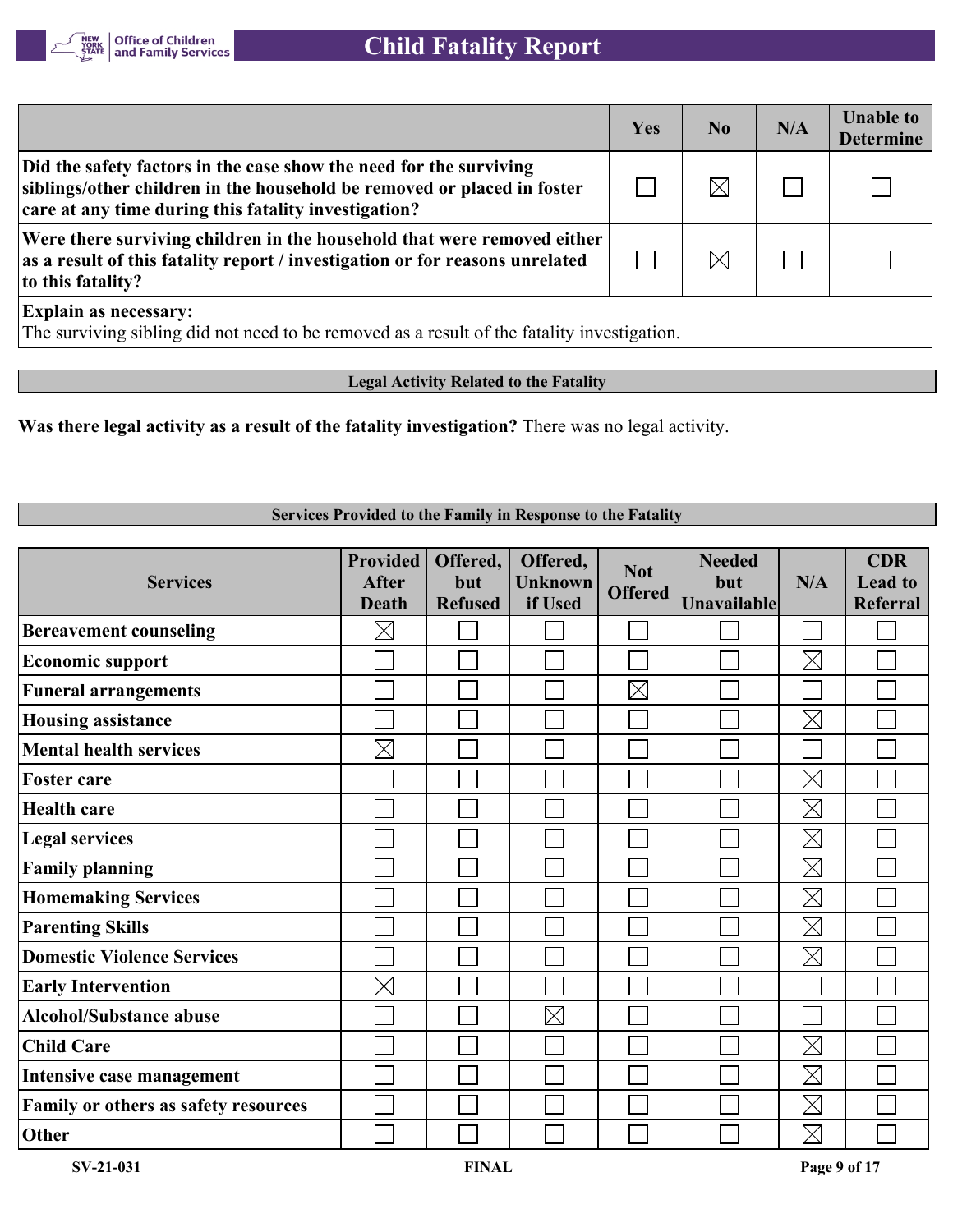

## **Additional information, if necessary:**

The parents were offered mental health counseling referrals in response to the death. The father declined the service and the mother was engaged in counseling prior to the death of the child. The parents were referred for drug screenings as they had a history of misusing marijuana. The sibling continued receiving Early Intervention services.

## **Were services provided to siblings or other children in the household to address any immediate needs and support their well-being in response to the fatality?** N/A

#### **Explain:**

Although there was a 4-year-old sibling, the record reflected the child had a speech delay and therefore, counseling would not be beneficial for him.

## **Were services provided to parent(s) and other care givers to address any immediate needs related to the fatality?** Yes

#### **Explain:**

The parents were offered bereavement services in response to the death. The mother was previously engaged in counseling and continued treatment with her therapist.

## **History Prior to the Fatality**

#### **Child Information**

| Did the child have a history of alleged child abuse/maltreatment?                    | No  |
|--------------------------------------------------------------------------------------|-----|
| Was the child ever placed outside of the home prior to the death?                    | No  |
| Were there any siblings ever placed outside of the home prior to this child's death? | Yes |
| Was the child acutely ill during the two weeks before death?                         | No. |

## **Infants Under One Year Old**

## **During pregnancy, mother:**

- $\Box$  Had medical complications / infections  $\Box$  Had heavy alcohol use
- Misused over-the-counter or prescription drugs Smoked tobacco
- Experienced domestic violence Used illicit drugs
- $\bowtie$  Was not noted in the case record to have any of the issues listed

## **Infant was born:**

- 
- $\boxtimes$  With neither of the issues listed noted in case record

Drug exposed With fetal alcohol effects or syndrome

## **CPS - Investigative History Three Years Prior to the Fatality**

| Date of<br><b>SCR</b><br><b>Report</b> | <b>Alleged</b><br>Victim(s) | <b>Alleged</b><br>Perpetrator(s)                                                                   | Allegation(s) | <b>Allegation</b><br><b>Outcome</b> | <b>Compliance</b><br>Issue(s) |
|----------------------------------------|-----------------------------|----------------------------------------------------------------------------------------------------|---------------|-------------------------------------|-------------------------------|
|                                        |                             | 11/01/2020 Sibling, Male, 3 Years Mother, Female, 29 Years Inadequate Guardianship Unsubstantiated |               |                                     | Yes                           |
|                                        |                             | Sibling, Male, 3 Years Mother, Female, 29 Years Lack of Supervision                                |               | Unsubstantiated                     |                               |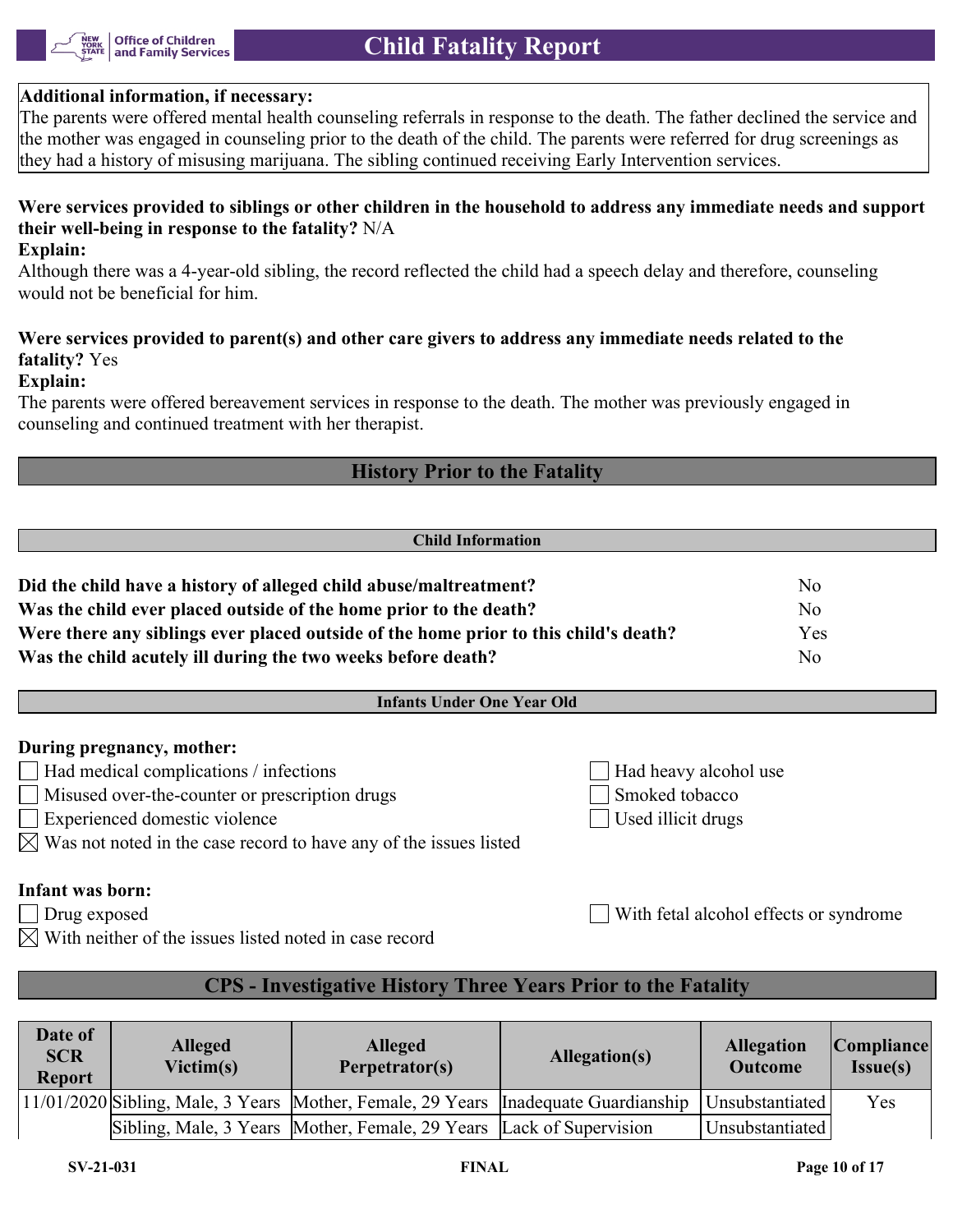

## **Report Summary:**

An SCR report alleged the sibling had unknown developmental disabilities and was nonverbal. On 11/1/20, the mother became irate and hit the sibling on his back with excessive force for unknown reasons. The sibling cried as a result; however, it was unknown if he sustained injuries. The mother left the sibling alone for at least 5 minutes without an adequate plan for his care. Due to the sibling's age and developmental disabilities, the sibling should not have been unsupervised for any period. The sibling was not harmed as a result of being unsupervised.

| <b>Report Determination: Unfounded</b> | Date of Determination: 12/28/2020 |
|----------------------------------------|-----------------------------------|
|                                        |                                   |

## **Basis for Determination:**

The allegations of Inadequate Guardianship and Lack of Supervision were unsubstantiated. The record reflected there was no credible evidence to support the allegations and that the mother provided adequate care and supervision to the sibling. The investigation revealed the mother left the sibling unattended at a hospital while she had x-rays taken and the sibling was not permitted to be in the room. The case remained open for preventive services.

#### **OCFS Review Results:**

The investigation was initiated timely, and the source of the report was contacted. An SCR history check was documented untimely. Progress notes were entered contemporaneously to their event dates. Interviews with the mother were comprehensive. Written notice was provided to the mother, but not the sibling's father. The record did not reflect attempts to contact or interview the sibling's father. The 7-day Safety Assessment was completed timely and accurately.

## **Are there Required Actions related to the compliance issue(s)?**  $\boxtimes$  Yes  $\Box$  No

#### **Issue:**

Adequacy of face-to-face contacts with the child and/or child's parents or guardians

#### **Summary:**

The record did not reflect attempts to contact the sibling's father regarding the SCR report.

#### **Legal Reference:**

18 NYCRR 432.1 (o)

## **Action:**

WCDSS will make casework contacts per the following regulation: Casework contacts mean face-to-face contacts with a child and/or a child's parents or guardians, or activities with the child and/or the child's parents or guardians, which may include but are not limited to facilitating information gathering and analysis of safety and risk factors and determining the allegations.

#### **Issue:**

Failure to provide notice of report

## **Summary:**

Although the mother was provided with written notice of the SCR report timely, the record did not reflect written notice was provided to the sibling's father.

## **Legal Reference:**

18 NYCRR 432.2(b)(3)(ii)(f)

## **Action:**

WCDSS will make diligent efforts to contact absent parent(s) of children named in a report and will send a Notice of Existence letter if contact information is available within seven days of receipt of the report.

## **Issue:**

Review of CPS History

## **Summary:**

Although an SCR history check was completed, it was completed untimely on 11/25/20.

## **Legal Reference:**

18 NYCRR 432.2(b)(3)(i)

## **Action:**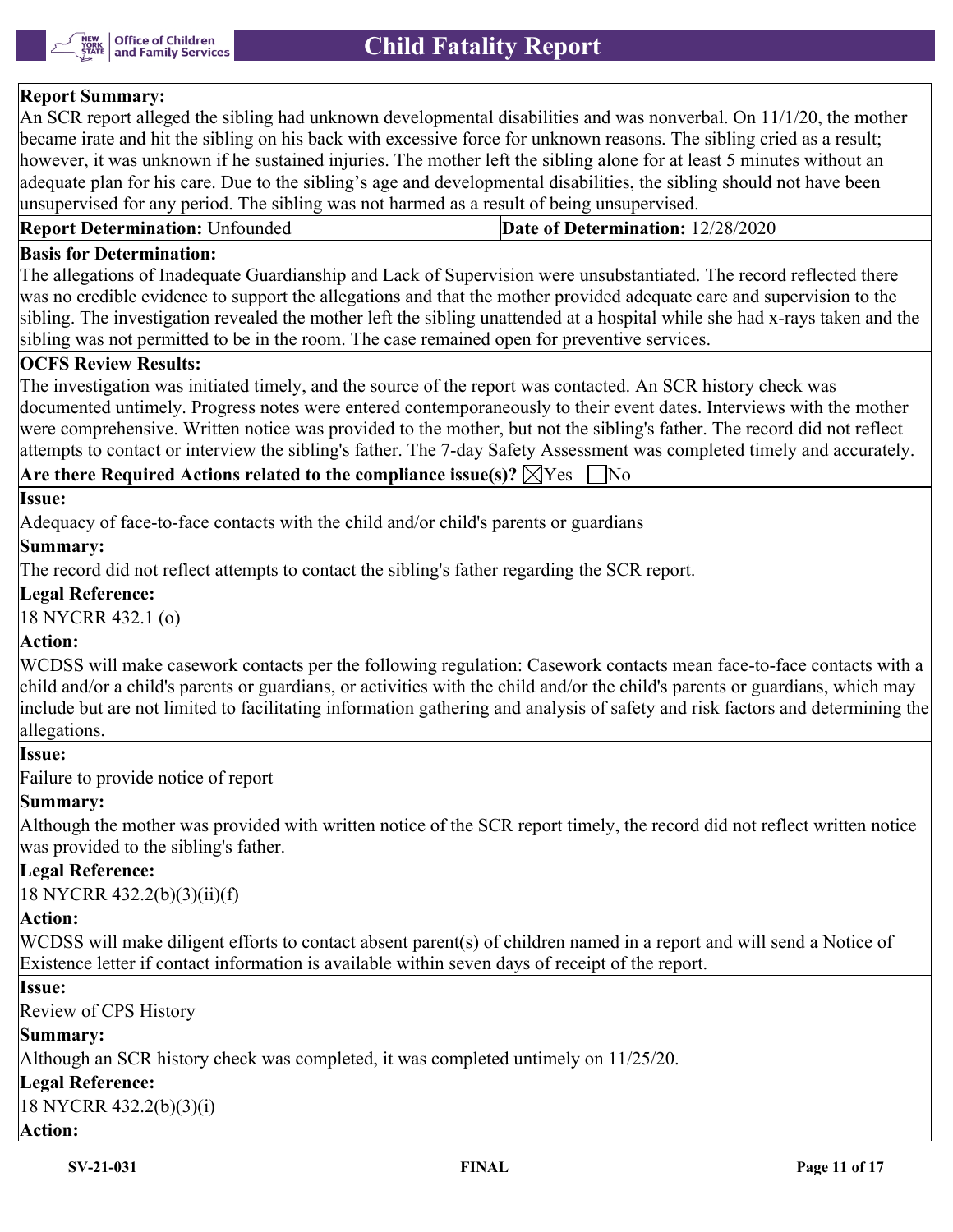

# **Child Fatality Report**

Within 1 business day of a report, WCDSS must review all SCR records of prior reports, including legally sealed reports, and document such. Within 5 business days, WCDSS will review its own CPS record(s) that apply to the prior reports, including legally sealed unfounded and family assessment response reports.

| Date of<br><b>SCR</b><br><b>Report</b> | <b>Alleged</b><br>Victim(s)                          | <b>Alleged</b><br>Perpetrator(s) | Allegation(s)                    | <b>Allegation</b><br><b>Outcome</b> | Compliance <br>Issue(s) |
|----------------------------------------|------------------------------------------------------|----------------------------------|----------------------------------|-------------------------------------|-------------------------|
|                                        | $\left  \frac{07}{04/2019} \right $ Sibling, Male, 4 | Mother, Female, 28<br>Years      | Inadequate Guardianship          | Unsubstantiated                     | Yes                     |
|                                        | Sibling, Male, 4<br>Years                            | Mother, Female, 28<br>Years      | Lack of Supervision              | Unsubstantiated                     |                         |
|                                        | Sibling, Male, 4<br>Years                            | Mother, Female, 28<br>Years      | Parents Drug / Alcohol<br>Misuse | Substantiated                       |                         |

## **Report Summary:**

An SCR report alleged on a daily basis, the mother used crack while she was the sole caretaker for the sibling. The mother was not able to adequately care for the sibling when she was high, and she behaved erratically. On at least one occasion, she drove while she was impaired on crack with the sibling in the vehicle. She sold crack out of the home in the presence of the sibling. There were random people in and out of the home. On at least one occasion, the mother was physically violent toward another adult in the presence of the sibling. The situation was ongoing.

| <b>Report Determination: Indicated</b> | Date of Determination: $08/14/2019$ |
|----------------------------------------|-------------------------------------|
|                                        |                                     |

**Are there Required Actions related to the compliance issue(s)?**  $\overline{\vee}$   $V_{\text{esc}}$   $\overline{\phantom{a}}$  No

## **Basis for Determination:**

The investigation revealed that the mother's marijuana misuse placed the sibling at high-risk of being placed in Foster Care. The mother fought with neighbors and other adults in the community and risked the child being removed if she was to be arrested for her actions. Although WCDSS determined there was credible evidence to substantiate Inadequate Guardianship and reflected such in the Investigation Conclusion Narrative, the allegation was inadvertently unsubstantiated in Connections. Lack of Supervision was added to the case and unsubstantiated; however, the Investigation Conclusion Narrative did not explain the basis of determination.

## **OCFS Review Results:**

The investigation was initiated timely, the mother was interviewed, and the home was assessed. A CPS history check was documented timely. Written notice of the SCR was provided to the mother, but not to the sibling's father. Interviews with collateral contacts gathered information relating to safety and risk. Progress notes were entered contemporaneously to their event dates. The case remained open for preventive services. The Investigation Conclusion Narrative was not consistent with how the allegations were determined in Connections.

| $\mathbb{R}$ of the except of $\mathbb{R}$ . The complete $\mathbb{R}$ is the complete $\mathbb{R}$                            |
|--------------------------------------------------------------------------------------------------------------------------------|
| Issue:                                                                                                                         |
| Adequacy of face-to-face contacts with the child and/or child's parents or guardians                                           |
| Summary:                                                                                                                       |
| Although the mother declined to name the sibling's father, further efforts to identify and contact him were not<br>documented. |
| Legal Reference:                                                                                                               |
| $18$ NYCRR 432.1 (o)                                                                                                           |
| Action:                                                                                                                        |
|                                                                                                                                |

WCDSS will make casework contacts per the following regulation: Casework contacts mean face-to-face contacts with a child and/or a child's parents or guardians, or activities with the child and/or the child's parents or guardians, which may include but are not limited to facilitating information gathering and analysis of safety and risk factors and determining the allegations.

## **Issue:**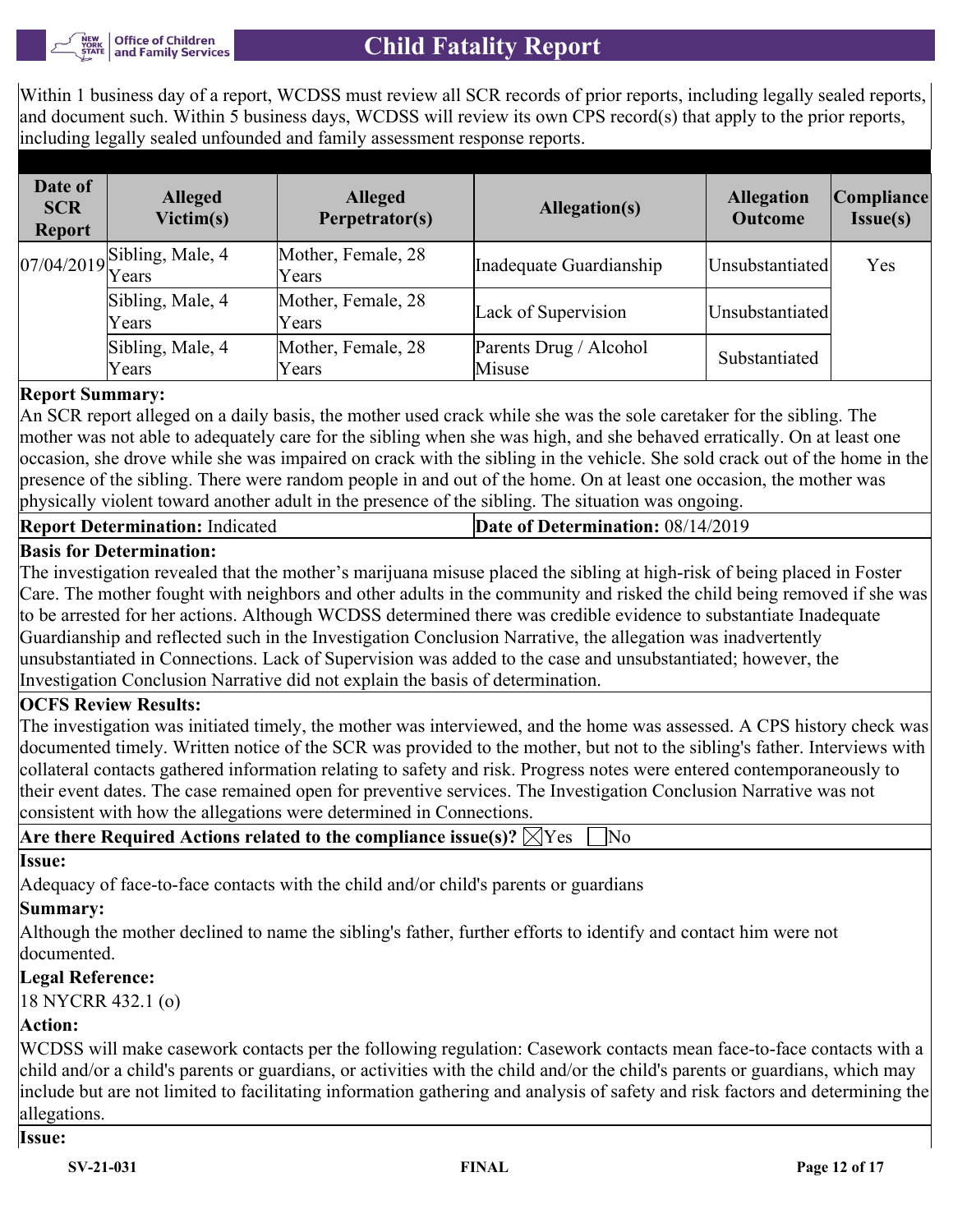

## Failure to provide notice of report

## **Summary:**

Although the mother was provided with written notice of the SCR report, the sibling's father was not documented to have been provided with written notice of the SCR report.

## **Legal Reference:**

18 NYCRR 432.2(b)(3)(ii)(f)

## **Action:**

WCDSS will make diligent efforts to contact absent parent(s) of children named in a report and will send a Notice of Existence letter if contact information is available within seven days of receipt of the report.

| Date of<br><b>SCR</b><br><b>Report</b> | <b>Alleged</b><br>Victim(s)                         | <b>Alleged</b><br>Perpetrator(s)                | <b>Allegation(s)</b>                    | <b>Status/Outcome</b> | Compliance<br>$Issue(s)$ |
|----------------------------------------|-----------------------------------------------------|-------------------------------------------------|-----------------------------------------|-----------------------|--------------------------|
|                                        | $05/03/2019$ Other Child - Cousin,<br>Male, 5 Years | Father, Male, 23 Years                          | Inadequate<br>Guardianship              | Far-Closed            | Yes                      |
|                                        | Other Child - Cousin,<br>Female, 9 Years            | Father, Male, 23 Years                          | Inadequate<br>Guardianship              | Far-Closed            |                          |
|                                        | Other Child - Cousin,<br>Male, 5 Years              | Aunt/Uncle, Female, 27 Years                    | Inadequate<br>Guardianship              | Far-Closed            |                          |
|                                        | Other Child - Cousin,<br>Female, 9 Years            | Aunt/Uncle, Female, 27 Years                    | Inadequate<br>Guardianship              | Far-Closed            |                          |
|                                        | Other Child - Cousin,<br>Male, 5 Years              | Aunt/Uncle, Female, 27 Years                    | Parents Drug /<br><b>Alcohol Misuse</b> | Far-Closed            |                          |
|                                        | Other Child - Cousin,<br>Female, 9 Years            | Aunt/Uncle, Female, 27 Years                    | Parents Drug /<br>Alcohol Misuse        | Far-Closed            |                          |
|                                        | Other Child - Cousin,<br>Male, 5 Years              | Other Adult - Aunt's Partner,<br>Male, 28 Years | Inadequate<br>Guardianship              | Far-Closed            |                          |
|                                        | Other Child - Cousin,<br>Female, 9 Years            | Other Adult - Aunt's Partner,<br>Male, 28 Years | Inadequate<br>Guardianship              | Far-Closed            |                          |

## **Report Summary:**

An SCR report alleged the paternal aunt, her partner and the father sold drugs out of the home in the presence of the then 5 and 9-year-old cousins. The aunt smoked marijuana and took unknown pills to the point of impairment while caring for the children. Further details were unknown.

## **OCFS Review Results:**

The case was appropriately tracked FAR, and the family was engaged. The 7-day Safety Assessment was completed timely and accurately. The FLAG was completed with the family. Interviews contained relevant information. The record did not reflect the adults were provided with written notice of the SCR report. Progress notes were entered contemporaneously to their event dates.

## **Are there Required Actions related to the compliance issue(s)?**  $\boxtimes$  Yes  $\Box$  No

## **Issue:**

FAR-Failure to Provide Notice of Report

## **Summary:**

Although the aunt was provided with a FAR brochure, the record did not reflect the adults or absent fathers were provided with written notice of the SCR report.

## **Legal Reference:**

18 NYCRR 432.13 (e)(2)(i)(a)-(d)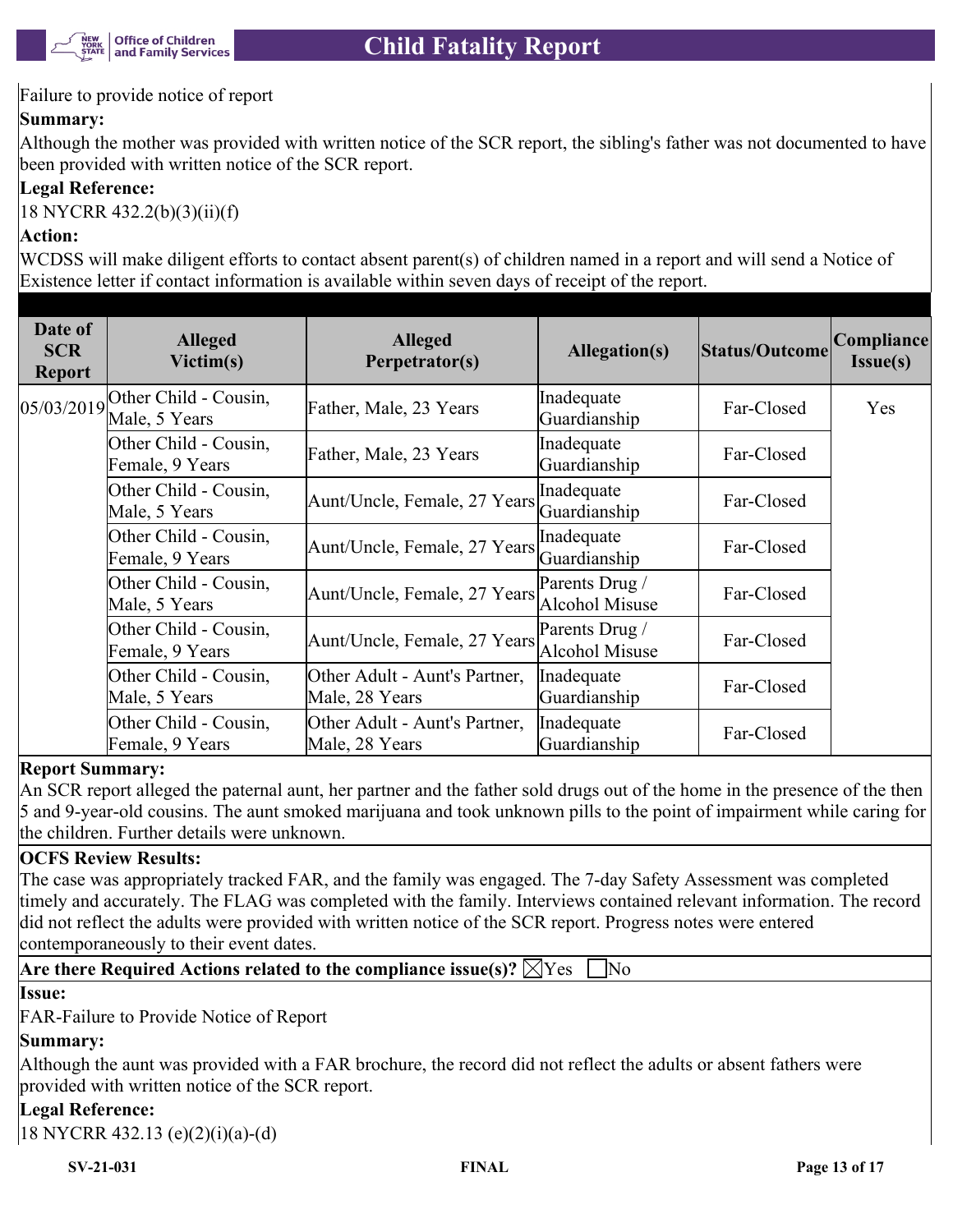

## **Action:**

No later than seven days after receipt of a child protective report that has been assigned to the Family Assessment Response track, the child protective service must provide written notification to every parent, guardian or other person legally responsible for the child or children named in the report.

| Date of<br><b>SCR</b><br><b>Report</b> | <b>Alleged</b><br>Victim(s) | <b>Alleged</b><br>Perpetrator(s)                                                   | Allegation(s) | <b>Allegation</b><br><b>Outcome</b> | Compliance <br>$Issue(s)$ |
|----------------------------------------|-----------------------------|------------------------------------------------------------------------------------|---------------|-------------------------------------|---------------------------|
|                                        |                             | 01/25/2019 Sibling, Male, 1 Years Mother, Female, 27 Years Inadequate Guardianship |               | Unsubstantiated                     | Yes                       |

## **Report Summary:**

An SCR report alleged the mother resided with the sibling. The mother sold marijuana, crack and heroin out of the home. The drug distribution attracted multiple drug users to the home throughout the day, making an unsafe environment for the sibling.

#### **Report Determination:** Unfounded **Date of Determination:** 03/25/2019

## **Basis for Determination:**

The allegation of Inadequate Guardianship was unsubstantiated as the investigation did not reveal credible evidence that the mother was involved in illegal drug activities while she was the sole caregiver of the sibling. The mother was providing the sibling with minimal standards. The case remained open for preventive services.

## **OCFS Review Results:**

The SCR report was initiated timely and home visits were made. The interviews with the mother were thorough and progress notes were entered timely. The CPS history check and 7-day Safety Assessment were completed timely. The Risk Assessment Profile reflected case and family circumstances. The record did not include attempts to contact the sibling's father for an interview or to provide written notice of the SCR report. Collateral contacts were made to gather relevant information.

Are there Required Actions related to the compliance issue(s)?  $\boxtimes$  Yes  $\Box$  No

## **Issue:**

Adequacy of face-to-face contacts with the child and/or child's parents or guardians

## **Summary:**

Although the record reflected locating information for the sibling's father, attempts to interview him were not documented.

#### **Legal Reference:**

18 NYCRR 432.1 (o)

## **Action:**

WCDSS will make casework contacts per the following regulation: Casework contacts mean face-to-face contacts with a child and/or a child's parents or guardians, or activities with the child and/or the child's parents or guardians, which may include but are not limited to facilitating information gathering and analysis of safety and risk factors and determining the allegations.

#### **Issue:**

Failure to provide notice of report

## **Summary:**

Although the mother was provided with written notice of the SCR report timely, the record did not reflect written notice was provided to the sibling's father.

## **Legal Reference:**

```
18 NYCRR 432.2(b)(3)(ii)(f)
Action:
```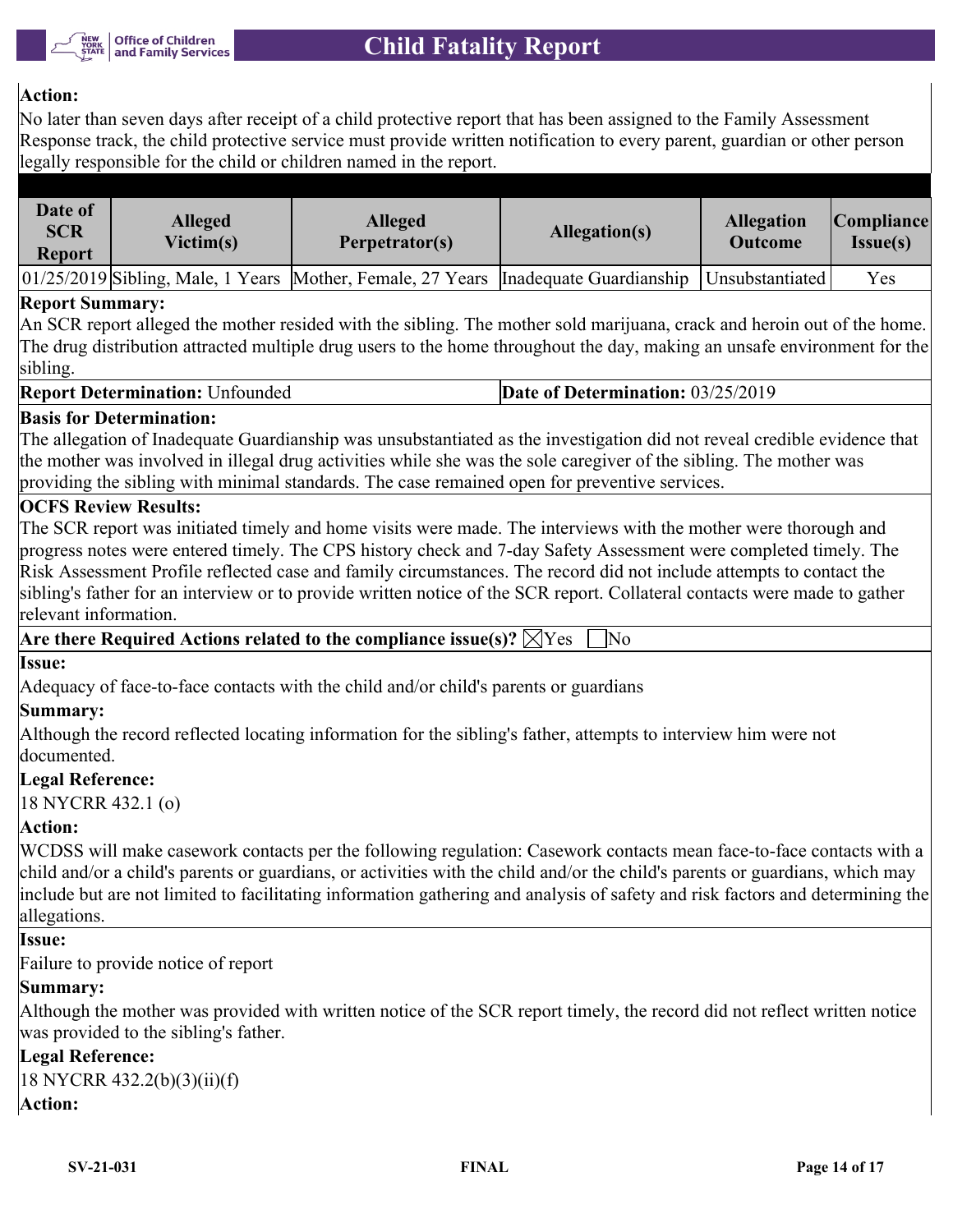

WCDSS will make diligent efforts to contact absent parent(s) of children named in a report and will send a Notice of Existence letter if contact information is available within seven days of receipt of the report.

#### **CPS - Investigative History More Than Three Years Prior to the Fatality**

03/30/18- 11/01/18 The mother was substantiated for PD/AM and IG and unsubstantiated for LS of the sibling. The maternal grandmother was unsubstantiated for IG and PD/AM of the sibling.

02/16/18- 04/16/18 The father was unsubstantiated for IG regarding his then partner's children.

02/01/18- 04/02/18 The mother was unsubstantiated for PD/AM and IG of the sibling.

09/15/15- 11/04/15 The father was substantiated for IG of another child.

03/20/15- 04/23/15 The father was substantiated for IG, XCP and B/S for his then partner's children. **Known CPS History Outside of NYS**

There was no known CPS history outside of New York.

**Services Open at the Time of the Fatality**

**Was the deceased child(ren) involved in an open preventive services case at the time of the fatality?** Yes **Date the preventive services case was opened:** 11/01/2018

**Was the deceased child(ren) involved in an open Child Protective Services case at the time of the fatality?** Yes **Date the Child Protective Services case was opened:** 11/01/2018

#### **Evaluative Review of Services that were Open at the Time of the Fatality**

|                                                                                                                                                                                        | Yes         | N <sub>0</sub> | N/A | <b>Unable to</b><br><b>Determine</b> |
|----------------------------------------------------------------------------------------------------------------------------------------------------------------------------------------|-------------|----------------|-----|--------------------------------------|
| Did the service provider(s) comply with the timeliness and content<br>requirements for progress notes?                                                                                 | $\boxtimes$ |                |     |                                      |
| Did the services provided meet the service needs as outlined in the case<br>record?                                                                                                    | $\boxtimes$ |                |     |                                      |
| Did all service providers comply with mandated reporter requirements?                                                                                                                  | $\boxtimes$ |                |     |                                      |
| Was there information in the case record that indicated the existence of<br>behaviors or conditions that placed the children in the case in danger or<br>increased their risk of harm? |             | $\boxtimes$    |     |                                      |

| <b>Casework Contacts</b> |     |                |     |                                      |
|--------------------------|-----|----------------|-----|--------------------------------------|
|                          |     |                |     |                                      |
|                          | Yes | N <sub>0</sub> | N/A | <b>Unable to</b><br><b>Determine</b> |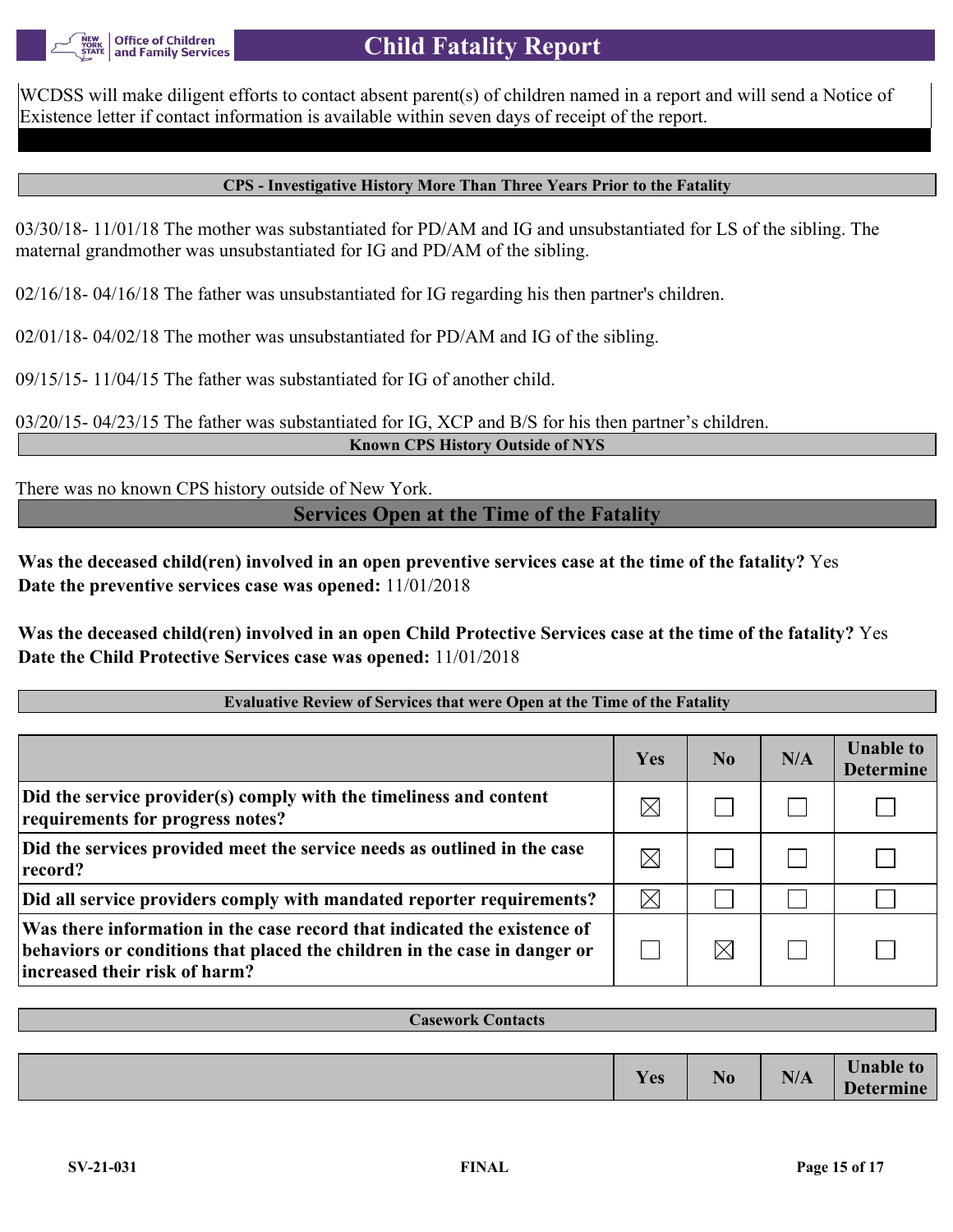

# **Child Fatality Report**

| Did the service provider comply with case work contacts, including face-<br>to-face contact as required by regulations pertaining to the program | M |  |  |
|--------------------------------------------------------------------------------------------------------------------------------------------------|---|--|--|
| choice?                                                                                                                                          |   |  |  |

**Services Provided**

|                                                                                                                                                                      | Yes | N <sub>0</sub> | N/A | <b>Unable to</b><br><b>Determine</b> |
|----------------------------------------------------------------------------------------------------------------------------------------------------------------------|-----|----------------|-----|--------------------------------------|
| Were services provided to siblings or other children in the household to<br>address any immediate needs and support their well-being in response to<br>the fatality? |     |                |     |                                      |
| Were services provided to parents as necessary to achieve safety,<br>permanency, and well-being?                                                                     |     |                |     |                                      |

|                                                                                         | Yes         | No | N/A | <b>Unable to</b><br><b>Determine</b> |
|-----------------------------------------------------------------------------------------|-------------|----|-----|--------------------------------------|
| Was the most recent FASP approved on time?                                              |             |    |     |                                      |
| Was there a current Risk Assessment Profile/Risk Assessment in the most<br>recent FASP? | $\boxtimes$ |    |     |                                      |
| Was the FASP consistent with the case circumstances?                                    |             |    |     |                                      |

**Family Assessment and Service Plan (FASP)**

| <b>CROSINE</b>                                           |            |    |                                                   |                                      |
|----------------------------------------------------------|------------|----|---------------------------------------------------|--------------------------------------|
|                                                          |            |    |                                                   |                                      |
|                                                          | <b>Yes</b> | No | N/A                                               | <b>Unable to</b><br><b>Determine</b> |
| Was the decision to close the Services case appropriate? |            |    | $\mathord{\times_{\scriptscriptstyle\mathsf{I}}}$ |                                      |

**Closing**

#### **Provider**

|                                                                                                                                                                                                                                                                                                                                                                                                                                                                                                | Yes | N <sub>0</sub> | N/A | <b>Unable to</b><br><b>Determine</b> |
|------------------------------------------------------------------------------------------------------------------------------------------------------------------------------------------------------------------------------------------------------------------------------------------------------------------------------------------------------------------------------------------------------------------------------------------------------------------------------------------------|-----|----------------|-----|--------------------------------------|
| Were Services provided by a provider other than the Local Department<br><b>of Social Services?</b>                                                                                                                                                                                                                                                                                                                                                                                             |     |                |     |                                      |
| .<br>$\blacksquare$ . $\blacksquare$ . $\blacksquare$ . $\blacksquare$ . $\blacksquare$ . $\blacksquare$ . $\blacksquare$ . $\blacksquare$ . $\blacksquare$ . $\blacksquare$ . $\blacksquare$ . $\blacksquare$ . $\blacksquare$ . $\blacksquare$ . $\blacksquare$ . $\blacksquare$ . $\blacksquare$ . $\blacksquare$ . $\blacksquare$ . $\blacksquare$ . $\blacksquare$ . $\blacksquare$ . $\blacksquare$ . $\blacksquare$ . $\blacksquare$ . $\blacksquare$ . $\blacksquare$ . $\blacksquare$ |     |                |     |                                      |

## **Additional information, if necessary:**

Counseling services were provided to the mother through a community-based resource. The sibling was provided with Early Intervention services.

#### **Preventive Services History**

01/21/14- 09/16/16- A services case was opened regarding the mother leaving another child home alone unsupervised. The other child had access to marijuana and was found wandering outside of the home in her underwear. The mother agreed to a conditional surrender and consented to a permanent neglect. The mother's parental rights regarding the other child were